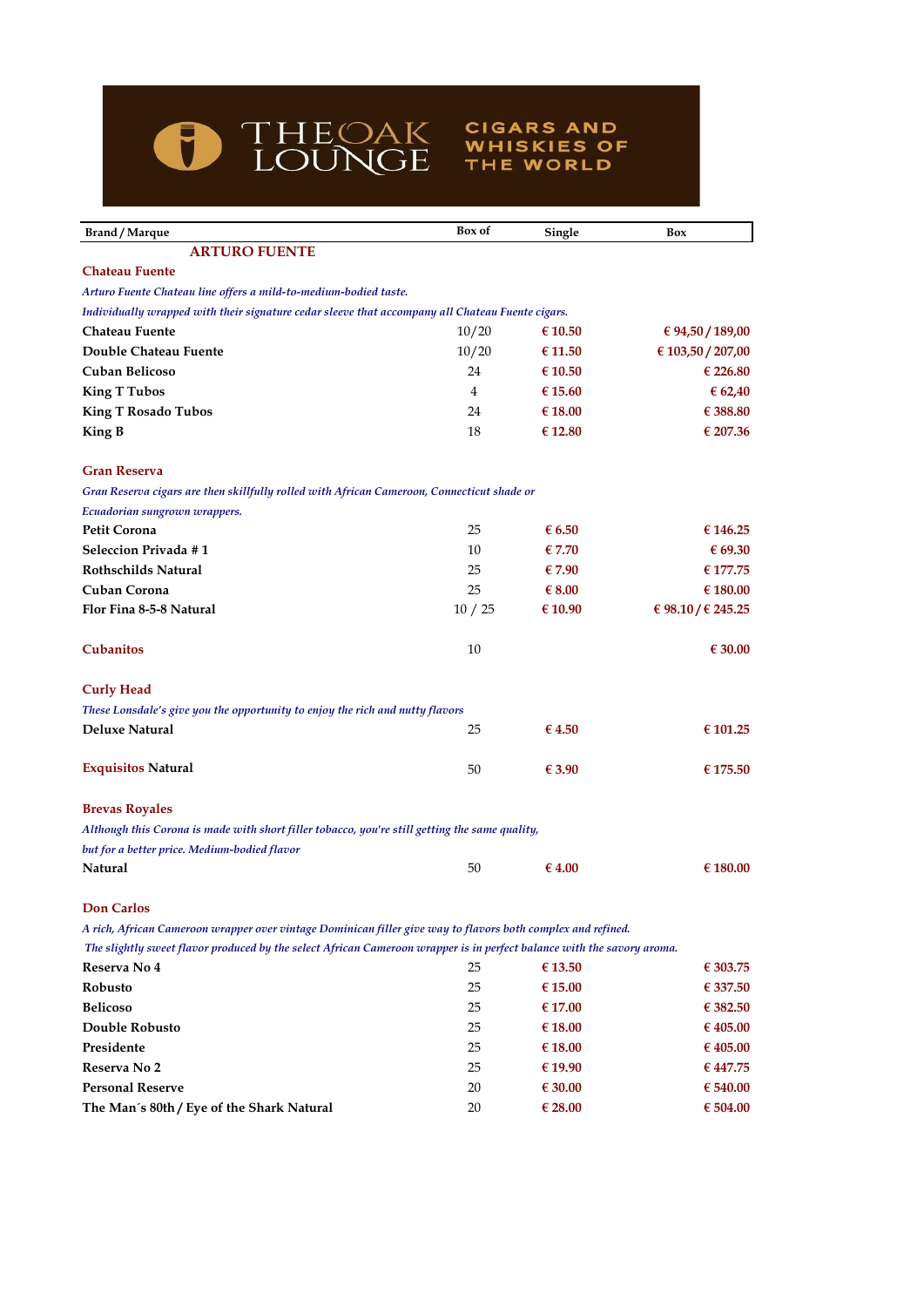|                        |        | r.     |     |
|------------------------|--------|--------|-----|
| <b>Brand</b><br>Marque | Box of | bingle | Box |

#### **Magnum R**

*The Magnum R line features an exclusive Rosado sungrown wrapper. The Magnum R cigar appeals to* 

 *cigar lovers who enjoy a creamier and smoother cigar experience without sacrificing flavor.* 

| Vitola 44       | 44 | €11.90           | € 471.24 |
|-----------------|----|------------------|----------|
| Vitola 52       | 25 | €11.90           | € 267.75 |
| Vitola 54       | 25 | $\epsilon$ 12.00 | € 270.00 |
| Vitola 58       | 25 | € 15.00          | € 337.50 |
| Vitola Super 60 | 25 | € 19.90          | € 447.75 |

#### **Hemingway**

*These highly respected "shaped" cigars are finely crafted with aged,mild-medium Dominican tobaccos.* 

| The result is a complex mixture of earth and wood flavors coupled with a crisp, spicy finish. |    |                  |          |
|-----------------------------------------------------------------------------------------------|----|------------------|----------|
| <b>Short Story Natural</b>                                                                    | 25 | € 10.90          | € 245.25 |
| <b>Best Seller</b>                                                                            | 25 | $\epsilon$ 13.50 | € 303.75 |
| <b>Work of Art Natural</b>                                                                    | 25 | $\epsilon$ 13.50 | € 303,75 |
| Classic                                                                                       | 25 | € 14.30          | € 321,75 |
| <b>Untold Story</b>                                                                           | 25 | $\epsilon$ 35.00 | € 787.50 |
| <b>Between The Lines</b>                                                                      | 25 | $\epsilon$ 38.00 | € 855.00 |
| Signature                                                                                     | 25 | € 14.90          | € 335.25 |
|                                                                                               |    |                  |          |

### **Anejo**

*One of the world's most rare cigars, the Añejo cigar is rolled with the very best Dominican filler and binder from Chateau de la Fuente, then adds a 5-year-old Connecticut maduro wrapper aged in a Cognac barrel.* 

*This blend yields a rich, spicy, slightly sweet smoke*

| No. 48             | 25 | $\epsilon$ 24.00 | € 540.00 |
|--------------------|----|------------------|----------|
| No. 49             | 25 | $\epsilon$ 23.00 | € 517.50 |
| No. 50             | 25 | $\epsilon$ 23.00 | € 517.50 |
| Tres Ocho 8-8-8    | 24 | $\epsilon$ 22.00 | € 475.20 |
| No. 77 Shark       | 20 | $\epsilon$ 23.00 | € 414.00 |
| Destino al Siglo   |    |                  |          |
| De Amor Natural    | 13 | € 36.00          | 421.20   |
| De Amistad Natural | 13 | € 34.00          | € 397.80 |

|  |  | <b>COLLECTIONS</b> |  |
|--|--|--------------------|--|
|  |  |                    |  |
|  |  |                    |  |

| <b>Big Pappo Collection</b><br>2*Opus X Perf. A; 2*Hemingway Masterpiece Natural;<br>2*Hemingway Masterpiece Maduro; 2*Opus X TAA<br>Torch Bearer; 2*Opus X Angel's Share Res. D.Chateau | 10 | € 380.00 |
|------------------------------------------------------------------------------------------------------------------------------------------------------------------------------------------|----|----------|
| <b>Opus X OXO Oro Oscuro</b><br>Reserve d'Chateau $\epsilon$ 45; Perf. X $\epsilon$ 40;                                                                                                  | 15 | € 549.00 |
| Fuente Fuente €36; Robusto €32; Perf. No 4 €30                                                                                                                                           |    |          |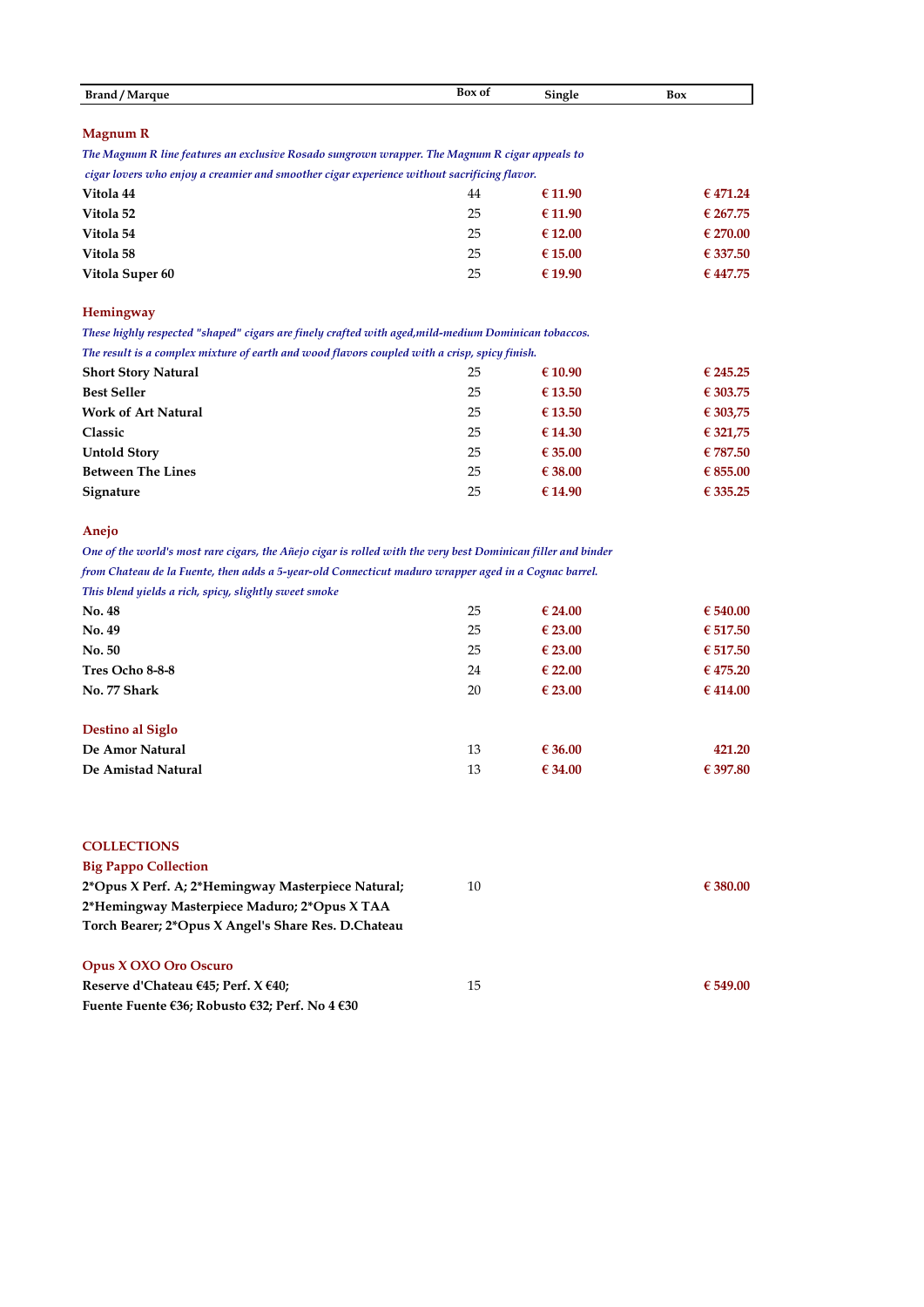| Brand / Marque                                                                       | Box of | Single           | Box        |
|--------------------------------------------------------------------------------------|--------|------------------|------------|
|                                                                                      |        |                  |            |
| <b>Fuente Fuente Opus X</b>                                                          |        |                  |            |
| The unique combination of Fuente tobaccos produce flavors both smooth and bold,      |        |                  |            |
| in harmony with the sweet lingering fullness of the exclusive Opus X wrapper tobacco |        |                  |            |
| Petite Lancero                                                                       | 32     | € 30.00          | € 864.00   |
| <b>Fuente Fuente</b>                                                                 | 32     | € 24.00          | € 691.20   |
| <b>Belicoso XXX</b>                                                                  | 42     | € 24.00          | € 907.20   |
| Robusto                                                                              | 29     | $\epsilon$ 29.00 | € 756.90   |
| Reserva D'Chateau                                                                    | 32     | $\epsilon$ 29.00 | € 835.20   |
| Double Robusto                                                                       | 42     | € 30.00          | € 1,134.00 |
| Double Corona                                                                        | 32     | € 30.95          | € 891.36   |
| <b>Super Belicoso</b>                                                                | 29     | € 32.00          | € 835.20   |
| Love Affair                                                                          | 18     | € 32.00          | € 518.40   |
| Magnum O                                                                             | 36     | € 35.00          | € 1,134.00 |
| Perfecxion No. 5                                                                     | 42     | $\epsilon$ 20.00 | € 756.00   |
| Perfecxion No. 2                                                                     | 29     | € 32.00          | € 835.20   |
| Perfecxion X                                                                         | 32     | € 28.05          | € 807.84   |
| <b>Perfecxion 77 Shark</b>                                                           | 36     | € 39.00          | €1,263.90  |
| <b>Fuente Fuente Opus X Angel's Share</b>                                            |        |                  |            |
| <b>Angel's Share Robusto</b>                                                         | 29     | € 32.50          | € 848.25   |
| Angel's Share Reserva D'Chateau                                                      | 32     | € 35.00          | € 1,008.00 |
| Angel's Share Reserva D'Chateau Tin                                                  | 3      |                  | € 95.00    |
| <b>Angel's Share Perfection X</b>                                                    | 32     | € 35.00          | € 1,008.00 |
| <b>Angel's Share Perfection X Tin</b>                                                | 3      |                  | € 95.00    |
| <b>Fuente Fuente Opus X 20th Anniversary</b>                                         |        |                  |            |
| <b>Believe Natural</b>                                                               | 20     | € 45.00          | € 828.00   |
| Father & Son Natural                                                                 | 20     | € 48.00          | € 864.00   |
| Power of the Dream Natural                                                           | 20     | €49.00           | € 882.00   |
| God's Whisper Natural                                                                | 20     | € 49.00          | € 936.00   |
| Forbidden X                                                                          |        |                  |            |
| <b>Amor Sensual</b>                                                                  | 20     | € 59.00          | € 1,062.00 |
| Fuente Fuente Opus X God of Fire by Carlito                                          |        |                  |            |
| Double Corona                                                                        | 10     | € 49.00          | € 828.00   |
| <b>Fuente Fuente Opus X The Lost City</b>                                            |        |                  |            |
| Toro                                                                                 | 10     | € 45.00          | € 405.00   |
| <b>MACHETERO</b>                                                                     |        |                  |            |
| <b>Short Robusto</b>                                                                 | 10     |                  | € 29.50    |
| <b>Short Torpedo</b>                                                                 | 10     |                  | € 29.50    |
| Robusto                                                                              | 10     |                  | € 29.50    |
|                                                                                      |        |                  |            |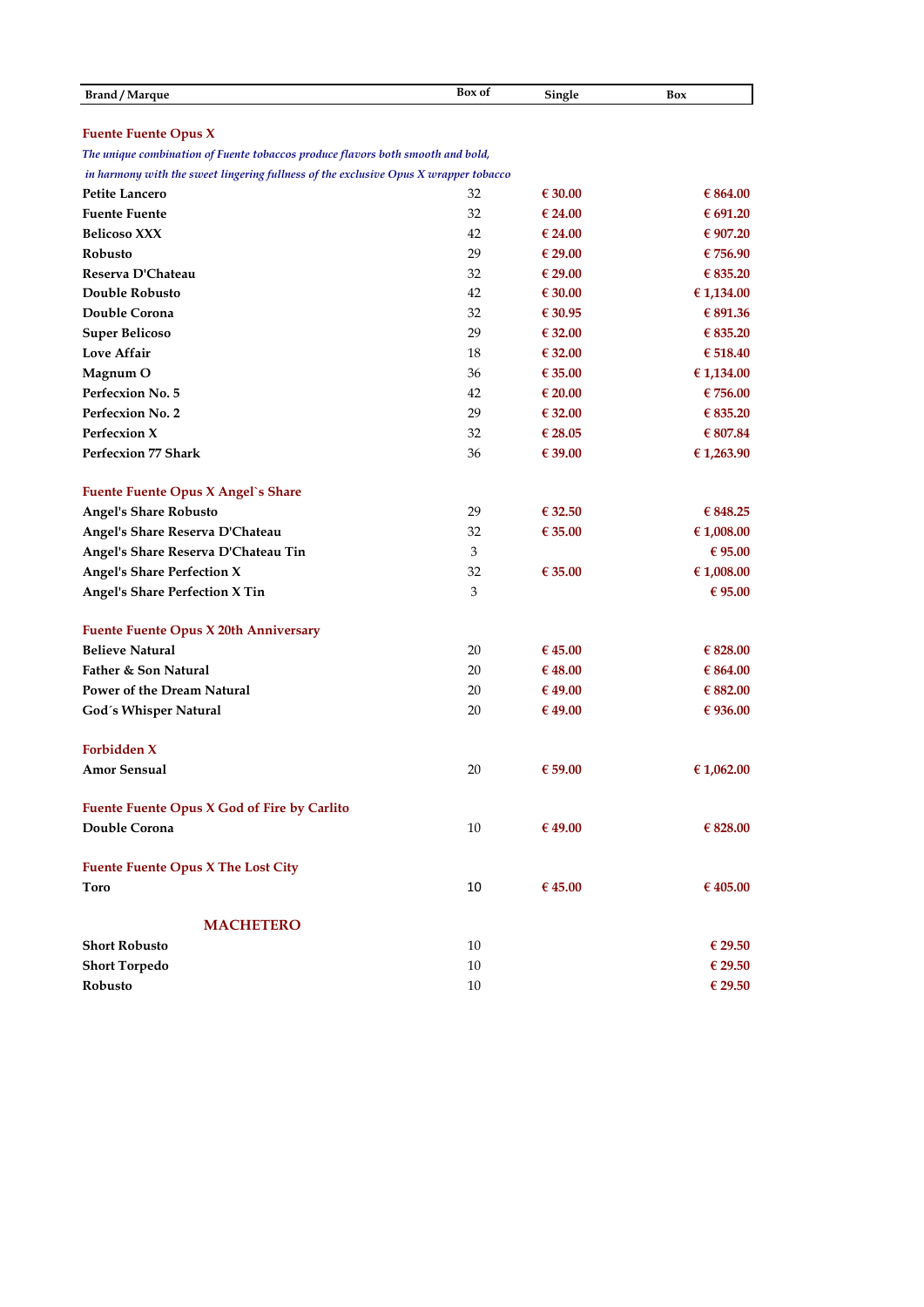| <b>OLIVA</b>                                                                                                          |      |                 |                  |
|-----------------------------------------------------------------------------------------------------------------------|------|-----------------|------------------|
| Oliva cigars have found a home in Nicaragua where they are currently the second largest grower of Cuban seed tobacco. |      |                 |                  |
| While blends such as the Oliva Serie V and Serie G tend to be fuller-bodied, Oliva has expanded their lines           |      |                 |                  |
| to include milder smokes like Flor de Oliva                                                                           |      |                 |                  |
| <b>Connecticut Reserve</b>                                                                                            |      |                 |                  |
| Petit Corona 4x38                                                                                                     | 30   | € 5.00          | € 135.00         |
| Robusto 5x50                                                                                                          | 20   | €7.90           | € 142.20         |
| Toro Tubos 6x50                                                                                                       | 10   | $\epsilon$ 9.50 | $\epsilon$ 85.50 |
| Double Toro 6x60                                                                                                      | 10   | € 10.90         | € 98.10          |
| <b>Serie V</b>                                                                                                        |      |                 |                  |
| No.4 5x43                                                                                                             | 24   | $\epsilon$ 7.00 | € 151.20         |
| Lancero 7x38                                                                                                          | 24   | $\epsilon$ 9.00 | € 194.40         |
| Belicoso 5x54                                                                                                         | 24   | $\epsilon$ 8.50 | € 183.60         |
| Double Robusto 5x54                                                                                                   | 3/24 | $\epsilon$ 9.00 | € 27.00 / 194.40 |
| Double Robusto Tubos 5x54                                                                                             | 12   | $\epsilon$ 9.90 | € 106.92         |
| Torpedo 6x56                                                                                                          | 24   | € 10.50         | € 226.80         |
| Special V Figurado 6x60                                                                                               | 24   | € 12.00         | € 259.20         |
| Double Toro 6x60                                                                                                      | 24   | € 11.50         | € 248.40         |
| Churchill Extra 7x52                                                                                                  | 24   | € 12.00         | € 259.20         |
| <b>Serie V Melanio</b>                                                                                                |      |                 |                  |
| Robusto 5x52                                                                                                          | 10   | €10.50          | € 94.50          |
| Torpedo 4x64                                                                                                          | 10   | € 15.50         | € 139.50         |
| Figurado 6.5x52                                                                                                       | 10   | € 16.00         | € 144.00         |
| <b>Edition Limitada 2017</b>                                                                                          | 10   | € 27.50         | € 247.50         |
| <b>Edition Limitada 2019</b>                                                                                          | 10   | € 27.50         | € 247.50         |
| <b>Edition Limitada 2020</b>                                                                                          | 10   | € 19.00         | € 171.00         |
| 460 Limitada Edition 2021                                                                                             | 10   | € 17.90         | € 153.00         |
| <b>Flor de Oliva</b>                                                                                                  |      |                 |                  |
| Robusto 5x50                                                                                                          | 25   | €4.00           | € 90.00          |
| Torpedo 6.5x52                                                                                                        | 25   | €4.25           | € 95.63          |
| Serie O                                                                                                               |      |                 |                  |
| Habano 4x38 PK                                                                                                        | 5    |                 | $\in$ 15.00      |
| Robusto Maduro                                                                                                        | 10   | € 8.70          | € 156.60         |
| <b>Serie G</b>                                                                                                        |      |                 |                  |
| Cameroon 4x39 PK                                                                                                      | 5    |                 | € 15.00          |
| Special G 3.75x48                                                                                                     | 48   | €4.50           | € 194.40         |
| Toro Tubos 6x50                                                                                                       | 25   | €7.50           | $\in 67.50$      |
| <b>Master Blends 3</b>                                                                                                |      |                 |                  |
| Robusto 5x52                                                                                                          | 20   | $\in$ 15.00     | € 270.00         |

**Brand / Marque Box** of **Single Box**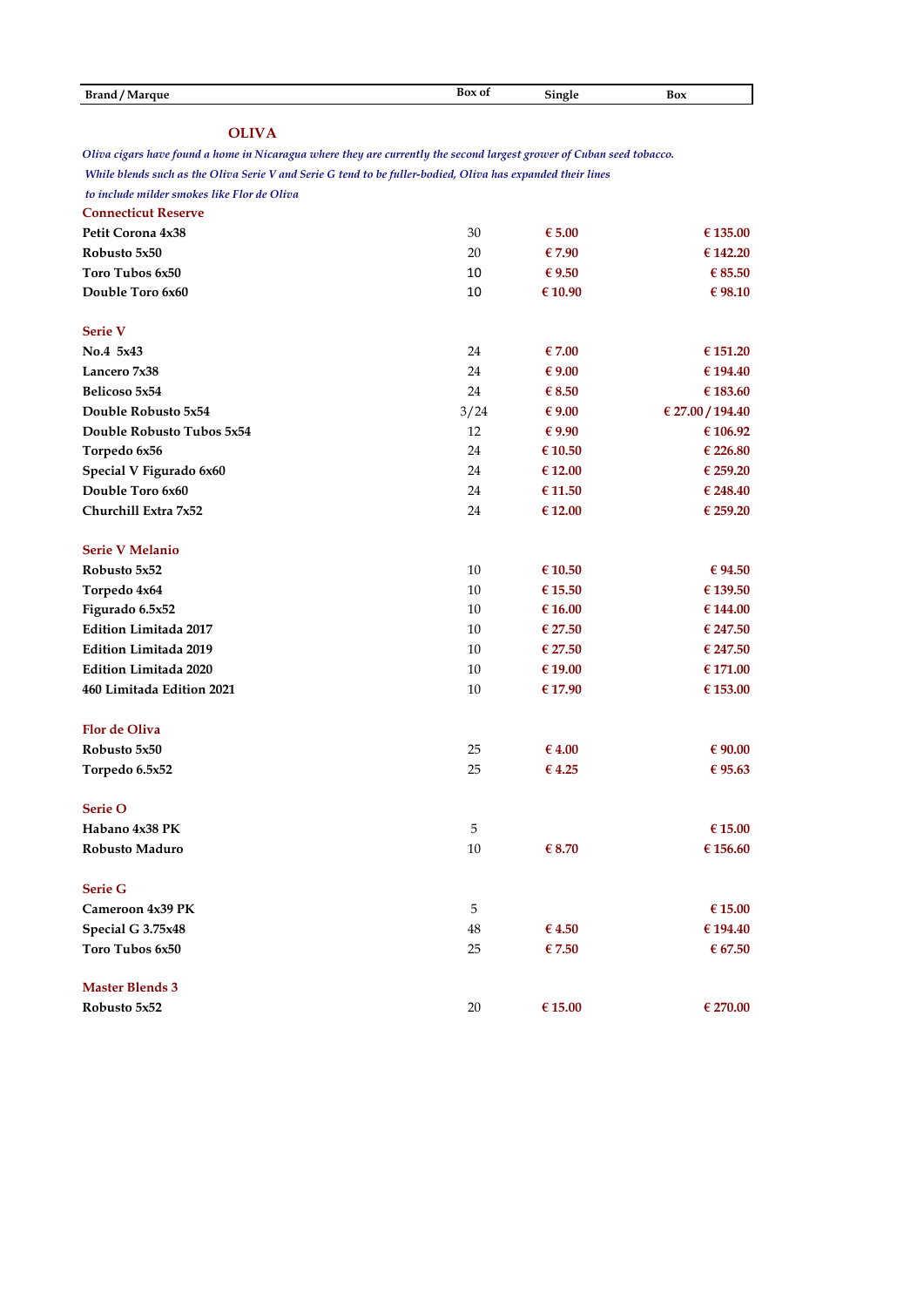| Brand / Marque                                                | Box of         | Single          | Box         |
|---------------------------------------------------------------|----------------|-----------------|-------------|
|                                                               |                |                 |             |
| <b>Humidor Limited Edition 2020</b>                           | 24             |                 | € 195.00    |
| <b>Nub 358</b>                                                |                |                 |             |
| Connecticut                                                   | 24             | € 7.85          | € 169.56    |
| Cameroon                                                      | 24             | €7.90           | € 170.64    |
| <b>Sin Grown</b>                                              | 24             | €7.90           | € 170.64    |
|                                                               |                |                 |             |
| <b>Nub 460</b>                                                |                |                 |             |
| <b>Cameroon Tubes</b>                                         | 12             | €7.50           | € 81.00     |
| Connecticut                                                   | 24             | € $8.00$        | € 172.80    |
| <b>Connecticut Tubes</b>                                      | 12             | € $8.90$        | € 96.12     |
| <b>Sun Grown</b>                                              | 24             | € 8.90          | € 192.24    |
| Maduro                                                        | 24             | $\epsilon$ 8.50 | € 183.60    |
| Nub 464 Torpedo                                               |                |                 |             |
| <b>Sun Grown</b>                                              | 24             | € $8.90$        | € 192.24    |
| Maduro                                                        | 24             | € 9.50          | € 205.20    |
| Cain                                                          |                |                 |             |
| 550 Sun Grown                                                 | 24             | $\epsilon$ 6.75 | € 145.80    |
| Cain "F"                                                      |                |                 |             |
| 550 Sun Grown                                                 | 12             | $\epsilon$ 6.75 | € 145.80    |
| 550 Sun Grown tubos                                           | 12             | € $9.00$        | € 97.20     |
| <b>Cain Daytona</b>                                           |                |                 |             |
| No. 4 543                                                     | 24             | $\epsilon$ 6.00 | € 129.60    |
| 550 Sun Grown                                                 | 24             | $\epsilon$ 6.50 | € 140.40    |
| Viejo Mundo                                                   |                |                 |             |
| Senoritas 4.72x33 PK                                          | 10             |                 | € 12.00     |
| <b>Collections</b>                                            |                |                 |             |
| Variety Sampler Box                                           | 6              |                 | $\in$ 59.00 |
| <b>International Robusto Variety Sampler</b>                  | 5              |                 | € 49.00     |
| <b>NUB Sampler Variety</b>                                    | $\,8\,$        |                 | € 75.00     |
| Serie V Sampler                                               | 5              |                 | $\in$ 69.00 |
| <b>O LINE</b>                                                 |                |                 |             |
| Nicaraguas O Series features a medium body and subtle spices. |                |                 |             |
| Square 1                                                      | 25             | €4.80           | € 108.00    |
| Square 4                                                      | 25             | $\epsilon$ 5.00 | € 112.50    |
| Square 6                                                      | 25             | €4.00           | $\in 90.00$ |
|                                                               |                |                 |             |
| <b>J.CORTES</b><br>Honduras Corona                            | 2              | €3.95           | €7.90       |
| Dominican Corona                                              | $\overline{2}$ | $\in$ 3.95      | €7.90       |
|                                                               |                |                 |             |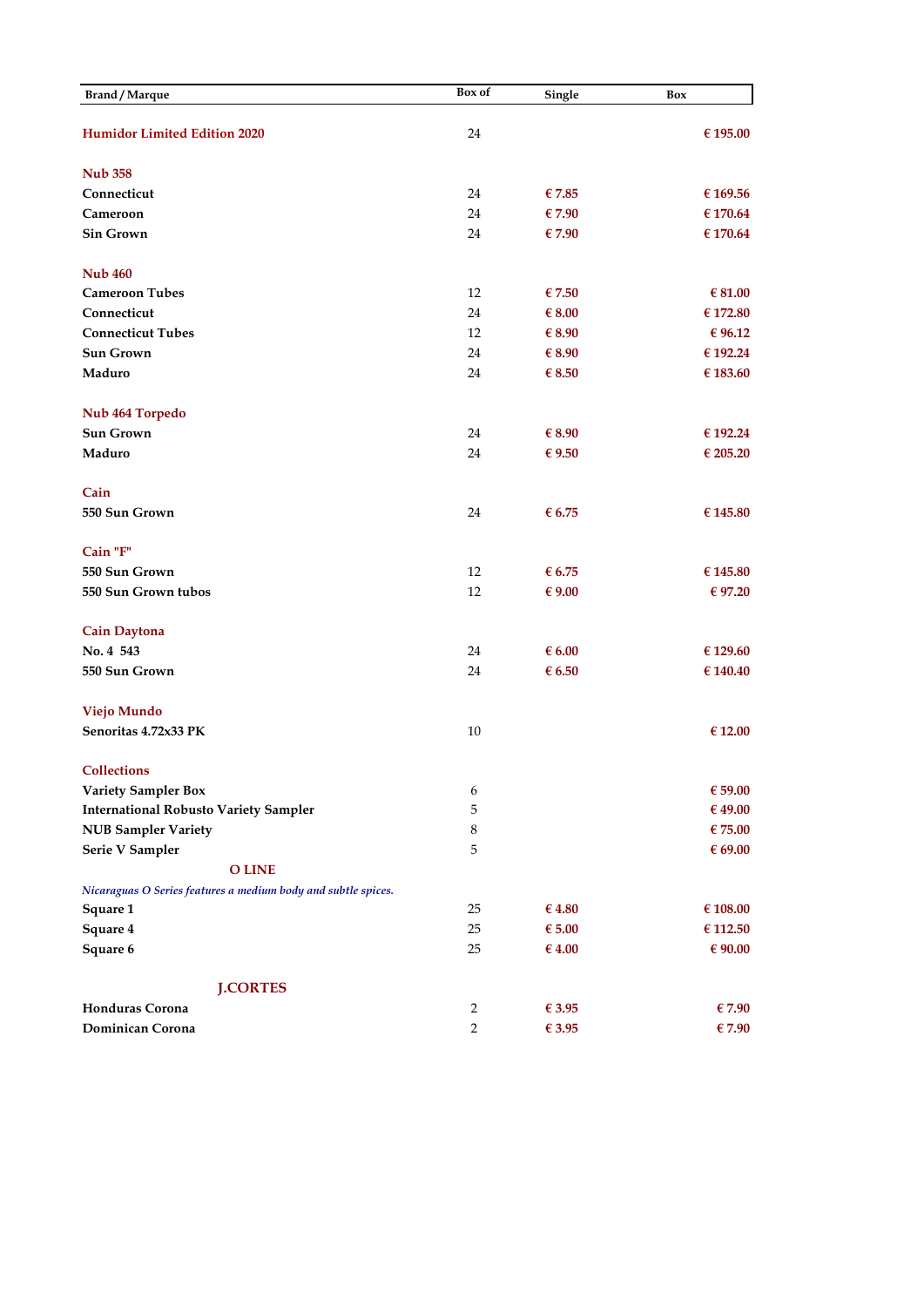| <b>Brand / Marque</b>                                                                                                    | Box of         | Single                                    | Box              |  |
|--------------------------------------------------------------------------------------------------------------------------|----------------|-------------------------------------------|------------------|--|
| <b>DAVIDOFF</b>                                                                                                          |                | Masterfully crafted blends for any palate |                  |  |
| <b>Classic</b>                                                                                                           |                |                                           |                  |  |
| The signature blend is subtle with an exceptional aroma. Fresh floral scents mingle with earthy, woody notes             |                |                                           |                  |  |
| with a barest hint of sweetness and a clean, creamy aftertaste                                                           |                |                                           |                  |  |
| No.1                                                                                                                     | 25             | € 17.45                                   | € 392.63         |  |
| No. 2 Tubos                                                                                                              | 20             | € 17.50                                   | € 315,00         |  |
| <b>Signature</b>                                                                                                         |                |                                           |                  |  |
| Davidoff Signature Series redefines the timeless elegance of the Classic Blend.                                          |                |                                           |                  |  |
| With slightly wider ring gauge formats, the Mille series affords the smoker a bolder experience                          |                |                                           |                  |  |
| <b>Signature 2000 Tubos</b>                                                                                              | 4/20           | € 13.50                                   | € 54,00 / 243,00 |  |
| Signature 2000                                                                                                           | 5              | € 13.00                                   | € 52.00          |  |
| <b>Signature 6000 Tubos</b>                                                                                              | 4              | € 18.00                                   | €72.00           |  |
| <b>Signature No.2 Tubos</b>                                                                                              | 4              | € 18.05                                   | € 72.20          |  |
| Aniversario                                                                                                              |                |                                           |                  |  |
| The Davidoff Aniversario Series marks the renaissance of emblematic classic shapes such as robustos, culebras,           |                |                                           |                  |  |
| Perfectos and other figurados. A pure, well-rounded pleasure, to be enjoyed any time of a day                            |                |                                           |                  |  |
| Entreacto                                                                                                                | 4              | € $9.00$                                  | € 36,00          |  |
| <b>Short Perfecto</b>                                                                                                    | $\overline{4}$ | € 15.00                                   | € 60,00          |  |
| Special "R"                                                                                                              | 4/25           | € 18.00                                   | € 72,00 / 405,00 |  |
| Double "R"                                                                                                               | 25             | € 32.00                                   | € 720.00         |  |
| <b>Grand Cru</b>                                                                                                         |                |                                           |                  |  |
| Lightly floral with a sweet finish, only a corona shape gives the Grand Cru the ideal ring gauge                         |                |                                           |                  |  |
| with which to enjoy this medium-bodied flavour                                                                           |                |                                           |                  |  |
| No. 5                                                                                                                    | 5              | $\epsilon$ 9.50                           | € 47,50          |  |
| No. 2                                                                                                                    | 25             | $\epsilon$ 17.00                          | € 382,50         |  |
| Robusto                                                                                                                  | 4              | € 15.00                                   | € 60.00          |  |
| <b>702 Series</b>                                                                                                        |                |                                           |                  |  |
| <b>Grand Cru Robusto</b>                                                                                                 | 4              | € 19.50                                   | €78.00           |  |
| Millennium                                                                                                               |                |                                           |                  |  |
| <b>Short Robusto</b>                                                                                                     | 4              | €16.50                                    | € 66.00          |  |
| Robusto                                                                                                                  | 10             | € 19.00                                   | € 171.00         |  |
| Piramides                                                                                                                | 10             | € 19.50                                   | € 175.50         |  |
| <b>Millennium Blend</b>                                                                                                  |                |                                           |                  |  |
| The bold notes of chocolate, roasted coffee and caramel together with those of white pepper and spices                   |                |                                           |                  |  |
| ensure that time, and cigar, are filled beautifully                                                                      |                |                                           |                  |  |
| <b>Robusto Tubos</b>                                                                                                     | 3              | $\epsilon$ 20.00                          | € 60.00          |  |
| Piramides                                                                                                                | 4/10           | € 19.50                                   | €78,00 / 175,50  |  |
| <b>Maduro Series</b>                                                                                                     |                |                                           |                  |  |
| This series produces intense yet smooth aromas of nuts, caramel and honey with sweet twists of dark chocolate and chilli |                |                                           |                  |  |
| Robusto                                                                                                                  | 25             | € 16.15                                   | € 363.38         |  |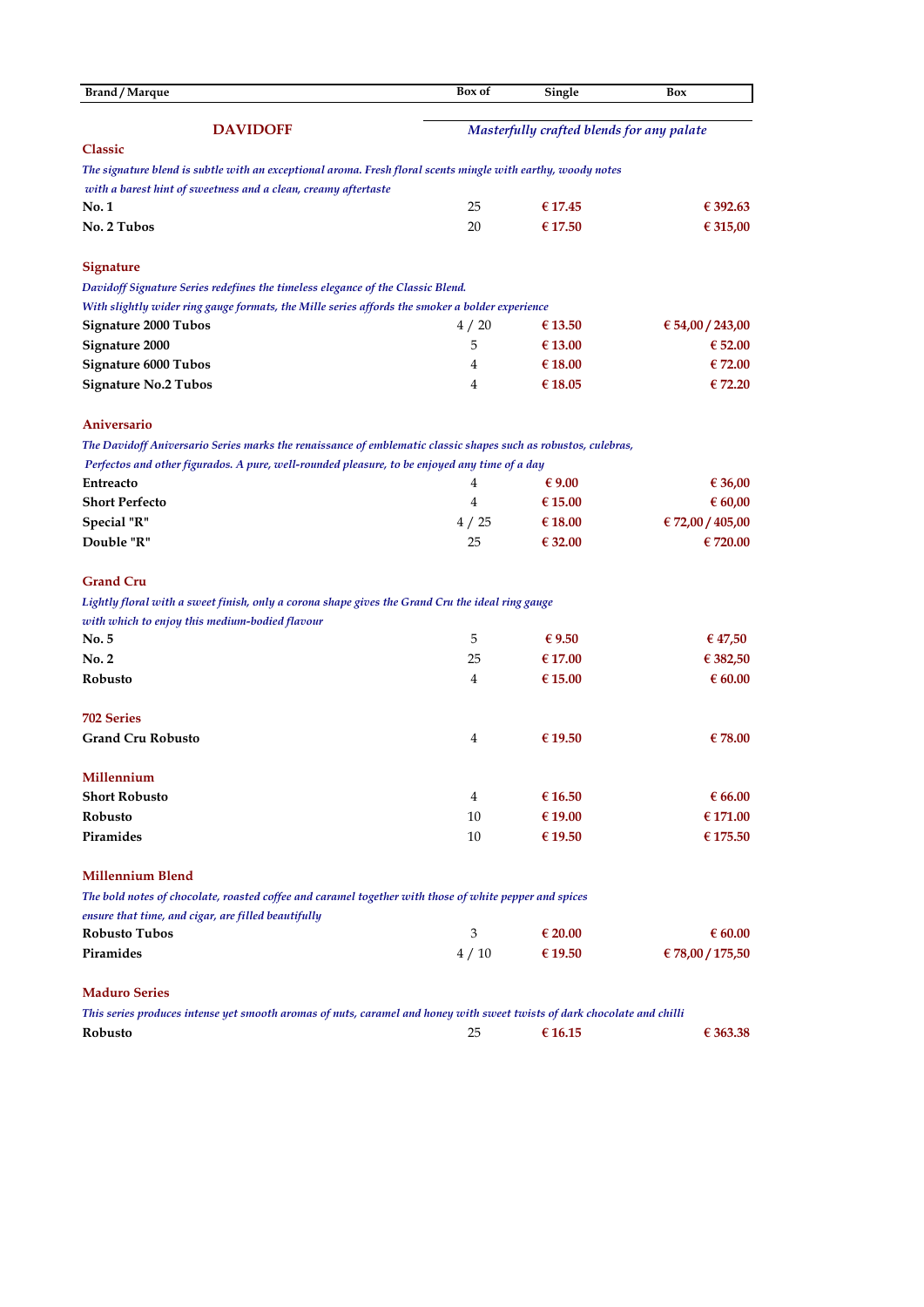| Brand   | Box of | $\sim$ | Box |
|---------|--------|--------|-----|
| 'Marque | -----  | Single |     |

#### **Nicaragua**

*that would stimulate both the bitter and sweet taste buds. Finally, they found it in Nicaragua's ultra-rich volcanic soil. Inspired by Zino Davidoff's pioneering spirit, Davidoff's master blenders went on an exploration for a new type of blend* 

 *It took 10 years of patient curing and aging to tame the wilder tendencies of these tobaccos*

| <b>Short Corona</b>                                               | 5              | € 11.00 | $\epsilon$ 55.00 |
|-------------------------------------------------------------------|----------------|---------|------------------|
| Robusto                                                           | 12             | € 15.00 | € 162.00         |
| <b>Robusto Tubos</b>                                              | 4/12           | € 15.00 | € 64.00 / 162.00 |
| Diadema                                                           | 4/12           | €19.00  | € 76.00 / 205.20 |
| <b>Toro</b>                                                       | 4/12           | €19.00  | € 72.00 / 205.20 |
| 6x60                                                              | 12             | € 20.00 | € 216.00         |
| <b>Nicaragua Box Pressed</b>                                      |                |         |                  |
| <b>Toro</b>                                                       | 4/12           | € 19.00 | € 72.00 / 205.20 |
| Yamasa                                                            |                |         |                  |
| Petit Churchill                                                   | 4/14           | € 11.00 | € 44.00 / 138.60 |
| Robusto                                                           | 4              | € 15.00 | 60.00            |
| Robusto Tubos                                                     | $\overline{4}$ | € 15.00 | € 60.00          |
| Piramides                                                         | 4              | €19.00  | $\epsilon$ 76.00 |
| <b>Toro</b>                                                       | 4              | €18.80  | €75.20           |
| <b>Escurio</b>                                                    |                |         |                  |
| Davidoff Escurio cigars are inspired by Brazil. Sweet meets Spice |                |         |                  |
| <b>Petit Robusto</b>                                              | 4              | € 12.50 | $\epsilon$ 50.00 |
| Robusto                                                           | 12             | € 15.00 | € 162.00         |
| <b>Robusto Tubos</b>                                              | $\overline{4}$ | € 15.00 | $\epsilon$ 60.00 |
| <b>Gran Toro</b>                                                  | 4/12           | € 20.00 | € 80.00 / 216.00 |
| <b>Gran Perfecto</b>                                              | 12             | € 17.00 | € 183.60         |

#### **Winston Churchill**

*There is only one Winston Churchill. There is only one cigar to bear his name. A range of the finest cigars*

| inspired by the iconic aficionado, each celebrating a different aspect of his richly complex character. |      |                  |                  |
|---------------------------------------------------------------------------------------------------------|------|------------------|------------------|
| <b>Belicoso</b>                                                                                         | 4    | $\epsilon$ 7.00  | $\epsilon$ 28.00 |
| <b>Petit Corona</b>                                                                                     | 20   | € 10.90          | € 196.20         |
| Robusto                                                                                                 | 20   | € 17.90          | € 322.20         |
| <b>Churchill</b>                                                                                        | 4/20 | € 18.00          | € 72.00 / 324.00 |
| Toro                                                                                                    | 20   | $\epsilon$ 21.00 | € 378.00         |
| The Late Hour Robusto                                                                                   | 4/20 | € 18.00          | € 72.00 / 324.00 |
| The Late Hour Churchill                                                                                 | 20   | € 19.00          | € 342.00         |
| The Late Hour LE 2020 Pack                                                                              | 5    |                  | $\epsilon$ 30.00 |
| LE 2021 Toro                                                                                            | 10   | € 29.00          | € 261.00         |
| LE 2022 Perfection                                                                                      | 10   | € 38.00          | € 342.00         |

#### **Royal Release**

*Davidoff's Royal Release Series is expertly and meticulously crafted for life's happiest occasions-*

| moments of celebration that insist on only the best cigar. Never has a cigar been created to fill time more beautifully. |    |                  |          |
|--------------------------------------------------------------------------------------------------------------------------|----|------------------|----------|
| Robusto                                                                                                                  | 10 | $\epsilon$ 75.00 | € 675.00 |
| <b>Limited Edition</b>                                                                                                   |    |                  |          |
| Robusto Intenso LE 2020                                                                                                  | 10 | $\epsilon$ 30.00 | € 270.00 |
| Art Edition LE 2017                                                                                                      | 10 | $\epsilon$ 38.00 | € 342.00 |
| <b>Chef Edition LE 2021</b>                                                                                              | 10 | $\epsilon$ 38.00 | € 342.00 |
| Oro Blanco                                                                                                               |    |                  |          |
| Toro                                                                                                                     | 1  | € 400.00         | € 400.00 |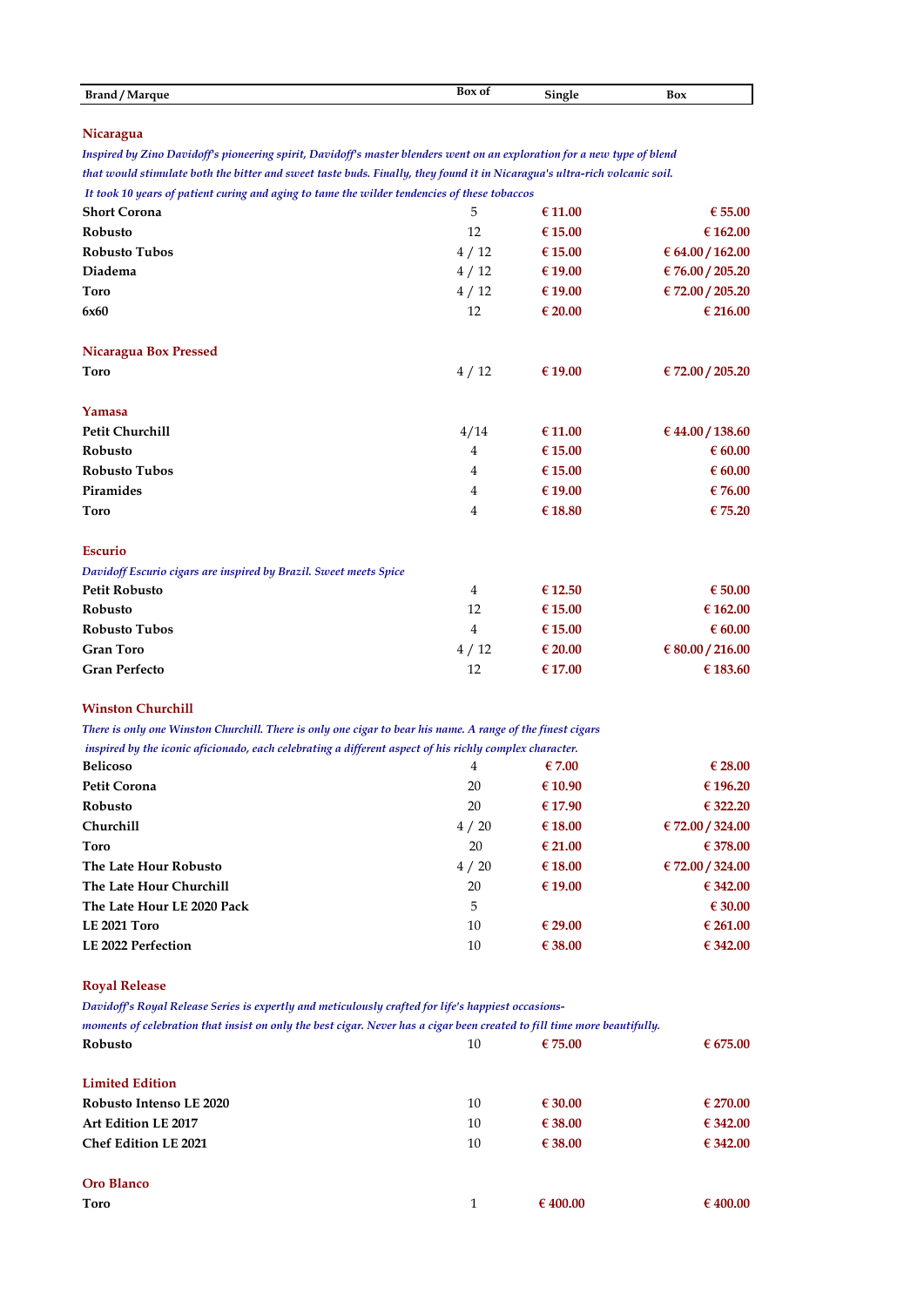| <b>Brand</b><br>Marque | Box of | $\sim$ $\sim$<br>Single | Box |
|------------------------|--------|-------------------------|-----|

## **Puro d' Oro**

*Exceptionally pure and very rich. The robust single-origin blend has the most intense flavour of all the lines*

*Each cigar shape in the series has its own unique profile of sweetness and spice.*

| <b>Sublimes</b>         | 4/10    | $\epsilon$ 9.15  | € 36.60 / 82.35           |
|-------------------------|---------|------------------|---------------------------|
| Gorditos                | 4       | €14.10           | € 56.40                   |
| Magnificos              | 4/25    | € 15.75          | € 63.00 / 354.38          |
| <b>Notables</b>         | 10      | € 16.00          | € 144.00                  |
| Eminentes               | 4/10/25 | € 17.35          | € 69.40 / 156.15 / 390.38 |
| <b>Gigantes</b>         | 10      | € 17.80          | € 160.20                  |
| Dominicana              |         |                  |                           |
| <b>Short Robusto</b>    | 10      | $\epsilon$ 22.00 | € 198.00                  |
| Robusto                 | 10      | $\epsilon$ 25.00 | € 225.00                  |
| Zino                    |         |                  |                           |
| No <sub>6</sub>         | 3       | $\epsilon$ 9.90  | € 29.70                   |
| Nicaragua Robusto       | 25      | €7.50            | € 168.75                  |
| Nicaragua Robusto Pack  | 4       |                  | $\epsilon$ 30.00          |
| Nicaragua Short Torpedo | 25      | $\epsilon$ 6.90  | € 155.25                  |
| Nicaragua Toro          | 25      | € $8.00$         | € 180.00                  |

## **Zino Platinum Scepter Series**

| The Scepter Series offers an exclusive, high-quality blend of finest tobaccos from the Dominican Republic and Peru. |    |                  |  |
|---------------------------------------------------------------------------------------------------------------------|----|------------------|--|
| 'XS"                                                                                                                | 10 | $\epsilon$ 28.50 |  |
| <b>Primeros</b>                                                                                                     |    |                  |  |
| Dominican                                                                                                           | 6  | $\epsilon$ 30.00 |  |
| Nicaragua                                                                                                           | 6  | $\epsilon$ 30.00 |  |
| Escurio                                                                                                             | 2  | $\epsilon$ 8.00  |  |
| <b>Cigarillos</b>                                                                                                   |    |                  |  |
| Mini Cigarillos Gold                                                                                                | 10 | € 13.00          |  |

## **THE GRIFFIN' S**

| The tobacco plants for the Griffin's cigars are harvested in the Cibao valley, the most fertile area of Dominican Republic |               |                  |                  |
|----------------------------------------------------------------------------------------------------------------------------|---------------|------------------|------------------|
| 300                                                                                                                        | $\mathcal{L}$ | $\epsilon$ 8.35  | € 41.75          |
| 300 Tubos                                                                                                                  | 4             | $\epsilon$ 8.75  | € 35.00          |
| 500 Tubos                                                                                                                  | 4             | $\epsilon$ 8.50  | $\epsilon$ 34.00 |
| Nicaragua Robusto                                                                                                          | 25            | $\epsilon$ 10.50 | € 236.25         |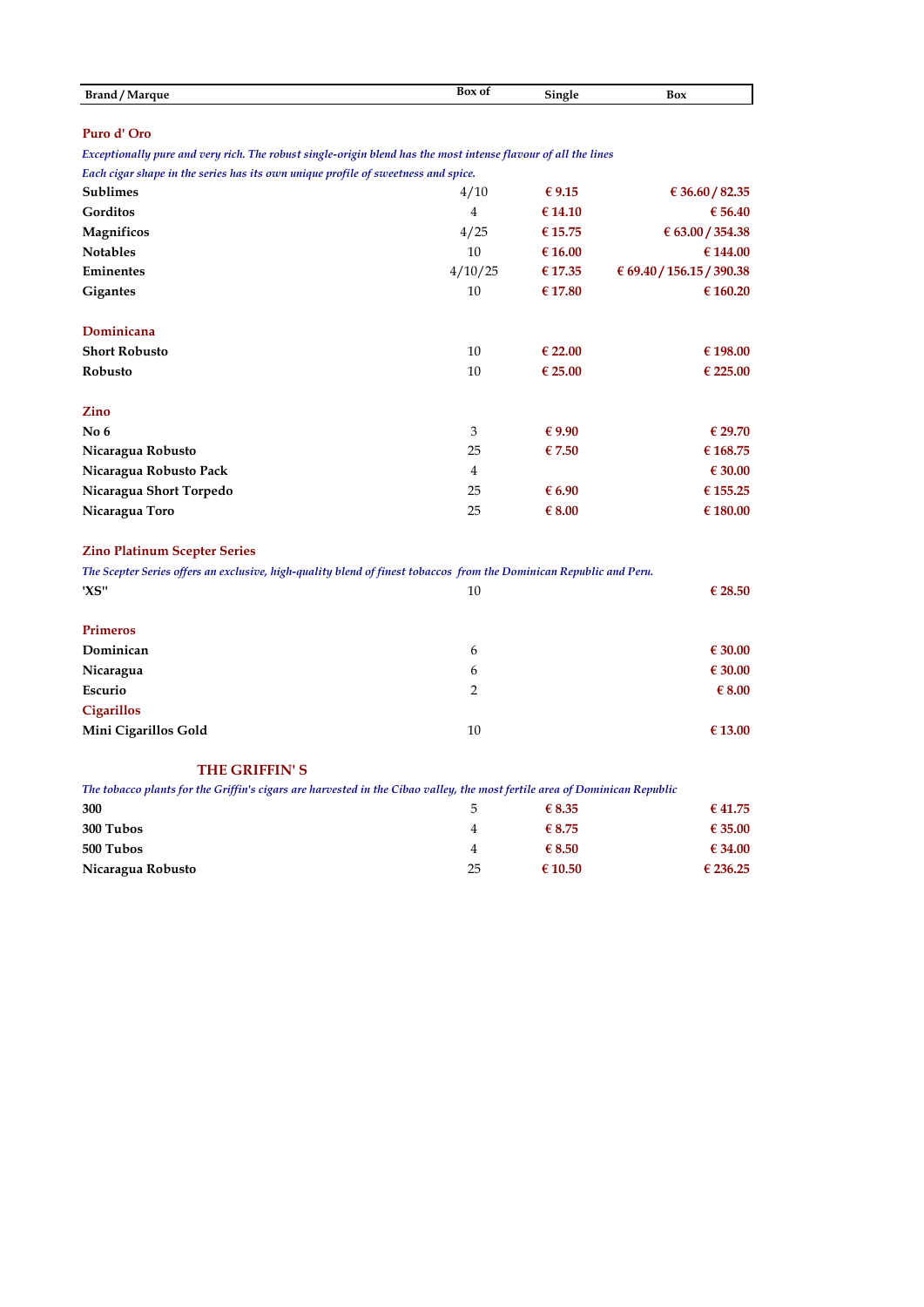| <b>Brand / Marque</b><br>Box of | bingle | Box |
|---------------------------------|--------|-----|
|---------------------------------|--------|-----|

# **CAMACHO**

*Now part of the Oettinger Davidoff Group, Camacho Cigars is based out of Danli, Honduras.* 

*Made with fine tobacco leaves aimed at the non-traditional smoker and specializes in authentic handmade Cuban* 

| <b>Criollo Machitos Pack</b>     | 6  |                 | $\epsilon$ 21.00 |
|----------------------------------|----|-----------------|------------------|
| Connecticut Figurado             | 20 | $\epsilon$ 9.50 | € 171.00         |
| <b>Connecticut Robusto Tubos</b> | 10 | € 9.45          | € 85.05          |
| Corojo Monarca Tubos             | 10 | $\epsilon$ 9.00 | € 81.00          |
| Corojo Robusto Tubos             | 10 | € 9.45          | € 85.05          |
| <b>Criollo Robusto Tubos</b>     | 10 | $\epsilon$ 9.00 | € 81.00          |
| <b>Criollo Robusto</b>           | 4  | $\epsilon$ 9.00 | € 36.00          |
| American Barrel Aged Robusto     | 20 | € 12.00         | € 216.00         |
| American Barrel Aged Toro        | 20 | € 15.00         | € 270.00         |
| Liberty 2020                     | 20 | € 19.00         | € 342.00         |

## **DREW ESTATE**

## **Herrera Esteli**

| Herrera Esteli is a medium plus blend that is exceptionally creamy with great balance of spice and sweet. |    |                  |                  |
|-----------------------------------------------------------------------------------------------------------|----|------------------|------------------|
| Robusto Extra                                                                                             | 25 | $\epsilon$ 12.00 | € 270.00         |
| <b>AVO UVEZIAN</b>                                                                                        |    |                  |                  |
| Heritage                                                                                                  |    |                  |                  |
| Robusto                                                                                                   | 20 | $\epsilon$ 10.00 | € 180.00         |
| <b>PRIVATE STOCK</b>                                                                                      |    |                  |                  |
| No 2 Tubos                                                                                                | 3  | € 5.85           | € 17.55          |
| <b>CUSANO</b>                                                                                             |    |                  |                  |
| Corona Extra                                                                                              | 9  |                  | $\epsilon$ 40.50 |
| Corona Tubos                                                                                              | 9  |                  | $\epsilon$ 41.00 |
| Robusto                                                                                                   | 16 |                  | 64.00            |

# **LA ESTANCIA**

*La Estancia is a brand created by the Meerapfel family. Cigars are made at undisclosed factory in Honduras,*

| using a Nicaraguan wrapper and filler tobaccos from Cuba that are aged between 10-30y |    |                  |          |
|---------------------------------------------------------------------------------------|----|------------------|----------|
| Corona                                                                                | 25 | € $8.00$         | € 180.00 |
| <b>Short Robusto</b>                                                                  | 25 | $\epsilon$ 8.50  | € 191.25 |
| Robusto                                                                               | 25 | € 8.75           | € 196.88 |
| Double Robusto                                                                        | 25 | $\epsilon$ 10.90 | € 245.25 |
| Toro                                                                                  | 25 | $\epsilon$ 9.50  | € 208.13 |
| <b>Edicion Exclusiva #52</b>                                                          | 10 | €27.50           | €247.50  |
| <b>Edicion Exclusiva #56</b>                                                          | 10 | $\epsilon$ 30.00 | €270.00  |
| <b>Edicion Exclusiva #60</b>                                                          | 10 | € 33.00          | €297.00  |
| <b>EP CARILLO</b>                                                                     |    |                  |          |
| New Wave Connecticut Robusto 50x5                                                     | 20 | € $8.00$         | € 144.00 |
| <b>Encore Celestial 50x6 1/8</b>                                                      | 10 | € 15.25          | € 137.25 |
| Encore El Primero 54x6 7/8                                                            | 10 | € 16.25          | € 146.25 |
| Pledge Prequel Robusto 50x5                                                           | 10 | €12.90           | € 116.10 |
| Pledge Sojourn Toro 52x6                                                              | 10 | $\epsilon$ 14.40 | € 129.60 |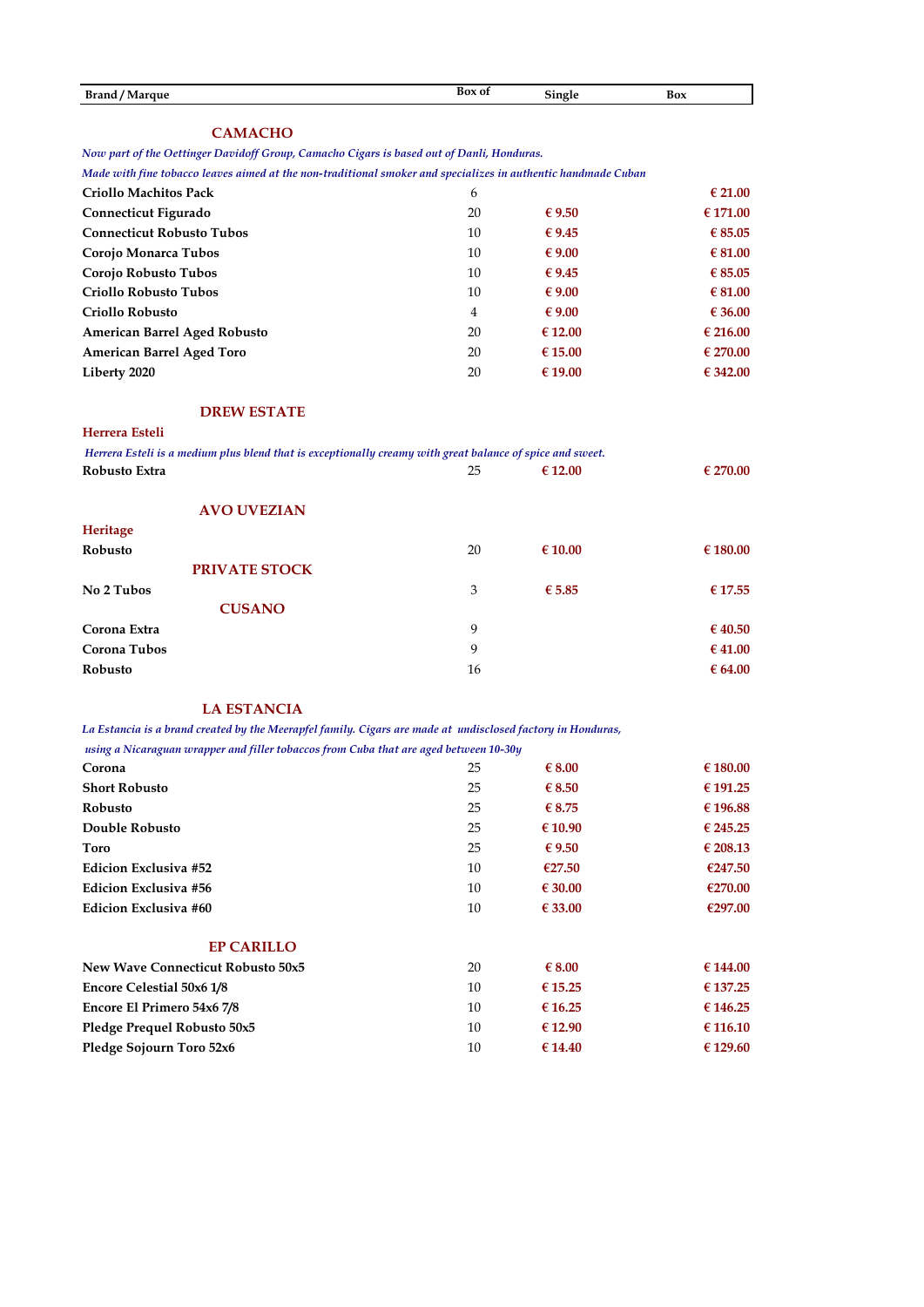| Brand / Marque                                                                                                    | Box of   | Single             | Box                  |
|-------------------------------------------------------------------------------------------------------------------|----------|--------------------|----------------------|
|                                                                                                                   |          |                    |                      |
| <b>MY FATHER</b>                                                                                                  |          |                    |                      |
| No 1 Robusto                                                                                                      | 23       | € 11.00            | € 227.70             |
| Le Bijou Toro                                                                                                     | 23       | €12.90             | € 267.03             |
| Le Bijou Grand Robusto                                                                                            | 23       | $\epsilon$ 12.50   | € 258.75             |
| <b>Flor De Las Antillas Toro</b>                                                                                  | 20       | € 11.25            | € 202.50             |
| La Opulencia Toro Gordo 7x56                                                                                      | 20       | € 15.90            | € 286.20             |
| La Opulencia Toro 6x54                                                                                            | 20       | € 13.00            | € 234.00             |
| <b>MF The Judge Toro</b>                                                                                          | 23       | € 14.00            | € 289.80             |
| Don Pepin Blue Lancero 7.5 x 38                                                                                   | 24       | € 12.90            | € 278.64             |
| <b>TATUAJE</b>                                                                                                    |          |                    |                      |
| <b>Latelier</b>                                                                                                   |          |                    |                      |
| Lat $52$                                                                                                          | 15       | $\epsilon$ 9.90    | € 133.65             |
| Lat 54                                                                                                            | 15       | € 9.50             | € 128.25             |
| <b>RC</b> No.1 3.5x52                                                                                             | 10       | € 11.90            | € 107.10             |
| Cojonu 2003 Cabinet 6 $1/2 \times 52$                                                                             | 25       | $\epsilon$ 15.00   | € 337.50             |
|                                                                                                                   |          |                    |                      |
| <b>ROCKY PATEL</b><br>Smoking World Championship MAREVA                                                           | 10       | $\epsilon$ 9.90    | € 89.10              |
| <b>Fifty-Five Robusto</b>                                                                                         | 20       | € 13.10            | € 235.80             |
| Number 6 Robusto                                                                                                  | 20       | $\epsilon$ 9.90    | € 178.20             |
| <b>Sun Grown Maduro Robusto</b>                                                                                   | 20       | € 10.50            | € 189.00             |
| <b>Grand Reserva Toro</b>                                                                                         | 10       | € 13.50            | € 121.50             |
| Vintage Connecticut 1999 Juniors (Perla) 4x38 PK                                                                  | 5        |                    | $\epsilon$ 20.00     |
| Vintage Cameroon 2003 Juniors (Perla) 4x38 PK                                                                     | 5        |                    | € 20.00              |
| <b>Collections</b>                                                                                                |          |                    |                      |
| <b>Sample Deluxe Toro Tube Selection PK</b>                                                                       | 6        |                    | € 88.50              |
|                                                                                                                   |          |                    |                      |
| <b>BANDOLERO</b>                                                                                                  |          |                    |                      |
| Production of Bandolero cigars is centered in Costa Rica, but the tobacco is sourced from a variety of locations. |          |                    |                      |
| Osados Mareva                                                                                                     | 40       | €4.25              | € 153.00             |
| <b>Salvajes Short Robustos</b>                                                                                    | 30       | $\epsilon$ 4.50    | € 121.50             |
| <b>Sagaces Coronas Bold</b>                                                                                       | 35       | €4.75              | € 149.63             |
| <b>Audaces Gordos</b>                                                                                             | 25       | € 5.00             | € 112.50             |
| <b>C.L.E CIGARS</b>                                                                                               |          |                    |                      |
| <b>CLE</b>                                                                                                        |          |                    |                      |
| <b>Connecticut Robusto</b>                                                                                        | 25       | $\epsilon$ 8.50    | € 202.50             |
| <b>Chele Robusto</b>                                                                                              | 25       | $\epsilon$ 8.50    | € 202.50             |
| <b>Prieto Robusto</b>                                                                                             | 25       | $\epsilon$ 8.50    | € 202.50             |
| Corojo Robusto                                                                                                    | 25       | $\epsilon$ 8.50    | € 202.50             |
|                                                                                                                   |          |                    |                      |
| <b>EIROA</b>                                                                                                      |          |                    |                      |
| Classic Robusto 5x50                                                                                              | 20       | € 11.00            | € 198.00             |
| <b>Classic Toro 6x54</b>                                                                                          | 20       | € 12.00            | € 216.00             |
| <b>CBT Maduro Robusto 5x50</b><br>The First 20 Years                                                              | 20       | €11.00             | € 198.00             |
| Robusto Prensado 5x50                                                                                             |          |                    |                      |
| Toro Prensado 6x54                                                                                                | 20<br>20 | € 12.00            | € 216.00<br>€ 234.00 |
| Toro Gordo Prensado 6x60                                                                                          | 20       | € 13.00<br>€ 14.00 | € 252.00             |
|                                                                                                                   |          |                    |                      |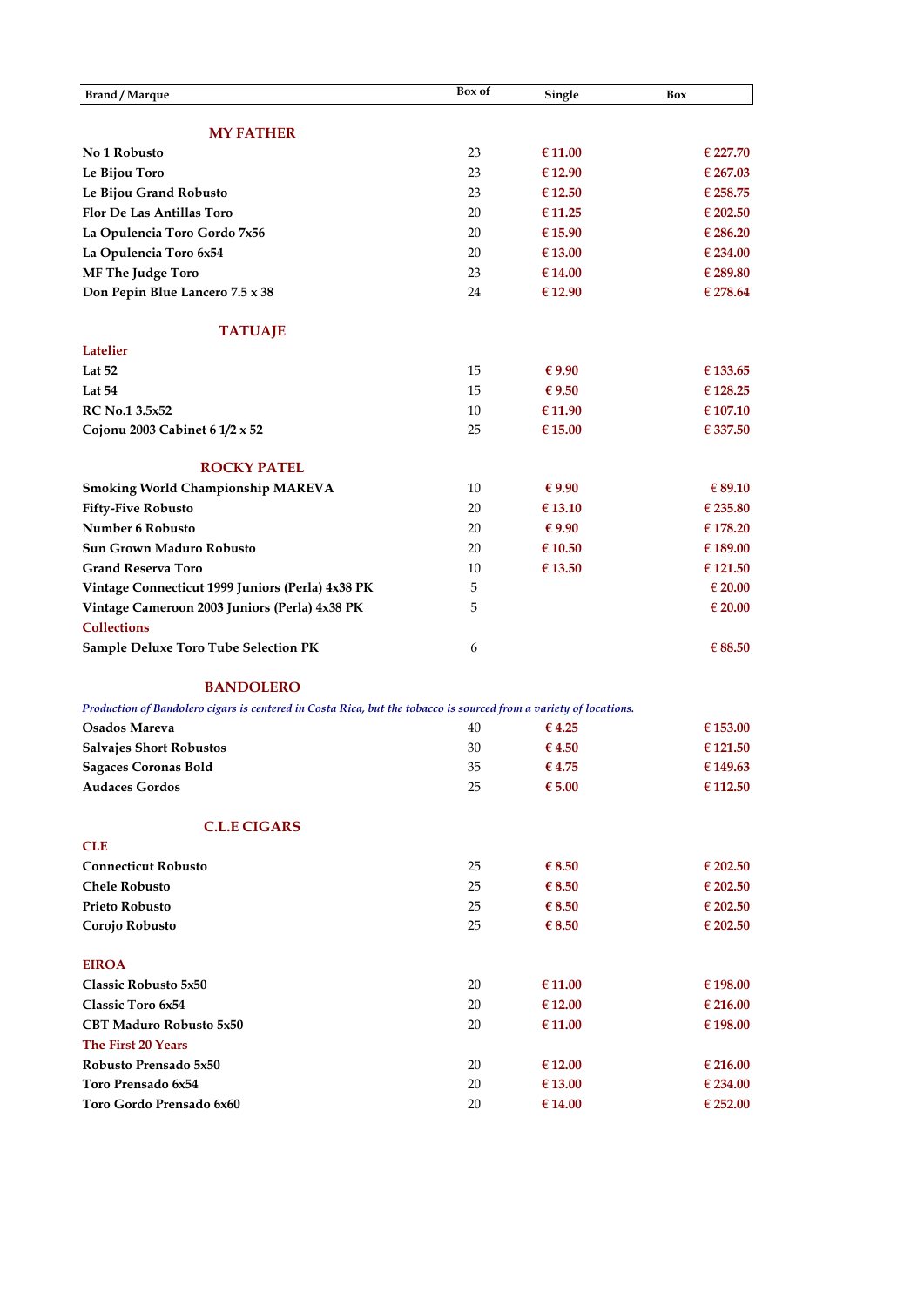| <b>Brand / Marque</b>                                                | Box of         | Single          | Box                 |
|----------------------------------------------------------------------|----------------|-----------------|---------------------|
|                                                                      |                |                 |                     |
| <b>PRINCIPLE CIGARS</b>                                              |                |                 |                     |
| Principle Cigars was founded by Darren Cioffi. True Artisan cigars   |                |                 |                     |
| The Aviator Series: Sophisticated, Complex, Balanced, Unforgettable. |                |                 |                     |
| <b>Frothy Monkey</b>                                                 |                |                 |                     |
| <b>Frothy Monkey Corona</b>                                          | 10             | $\epsilon$ 7.10 | € 63.90             |
| <b>Angelique Mareva TIN</b>                                          | 5              |                 | € 40.00             |
| Angelique Mareva                                                     | 10             | € 7.00          | € 126.00            |
| Straphanger                                                          | 5              | $\epsilon$ 9.00 | € 45.00             |
| The Accomplice                                                       |                |                 |                     |
| <b>Classic White Band Robusto</b>                                    | 20/25          | €7.50           | € 135.00 / € 168.75 |
| <b>Classic White Band Lancero</b>                                    | 25             | € $9.00$        | € 202.50            |
| <b>Classic White Band Toro</b>                                       | 5/25           | $\epsilon$ 9.50 | € 47.50 / € 213.75  |
| <b>Purple Band Corojo</b>                                            | 25             | €7.90           | € 177.75            |
| Purple Band Corojo Lancero                                           | 20             | $\epsilon$ 9.50 | € 171.00            |
| <b>Blue Band Connecticut Toro</b>                                    | 25             | $\epsilon$ 9.50 | € 213.75            |
| <b>Maduro Green Band Night Stick 7x58</b>                            | 25             | € 14.00         | € 315.00            |
| <b>The Aviator Series</b>                                            |                |                 |                     |
| Envoi                                                                | 10/20          | € 12.00         | € 108.00 / € 219.00 |
| <b>Cochon Volant</b>                                                 | 10             | € 12.00         | € 108.00            |
| Patrie                                                               | 20             | € 14.50         | € 261.00            |
| Vainqueur                                                            | 10             | € 17.50         | € 157.50            |
| Grande Pyramide                                                      | 10             | € 25.00         | € 225.00            |
| <b>Limited Edition</b>                                               |                |                 |                     |
| <b>Especial Black Gold Toro</b>                                      | 20             | € 15.00         | € 270.00            |
| <b>Especial Gold Band Toro</b>                                       | 20             | € 16.00         | € 288.00            |
| <b>Gold Band Robusto</b>                                             | 20             | €10.90          | € 196.30            |
| <b>Gold Band Connecticut Robusto</b>                                 | 20             | € 10.90         | € 196.30            |
| Commonwealth                                                         | $\mathbf{1}$   |                 | € 45.00             |
| <b>CASA MAGNA</b>                                                    |                |                 |                     |
| Colorado Belicoso 6 1/4 x 54                                         | 27             | € 7.50          | € 182.25            |
| Colorado Pikito 4 3/4 x 42                                           | 55             | €4.90           | € 242.55            |
| <b>NEOS</b>                                                          |                |                 |                     |
| Cigarillos                                                           | 10             |                 | $\epsilon$ 6.90     |
| Selection 3* Rtee Pack                                               | 30             |                 | € 40.00             |
| <b>Country Corona</b>                                                | $\overline{2}$ | € 2.90          | $\epsilon$ 5.80     |